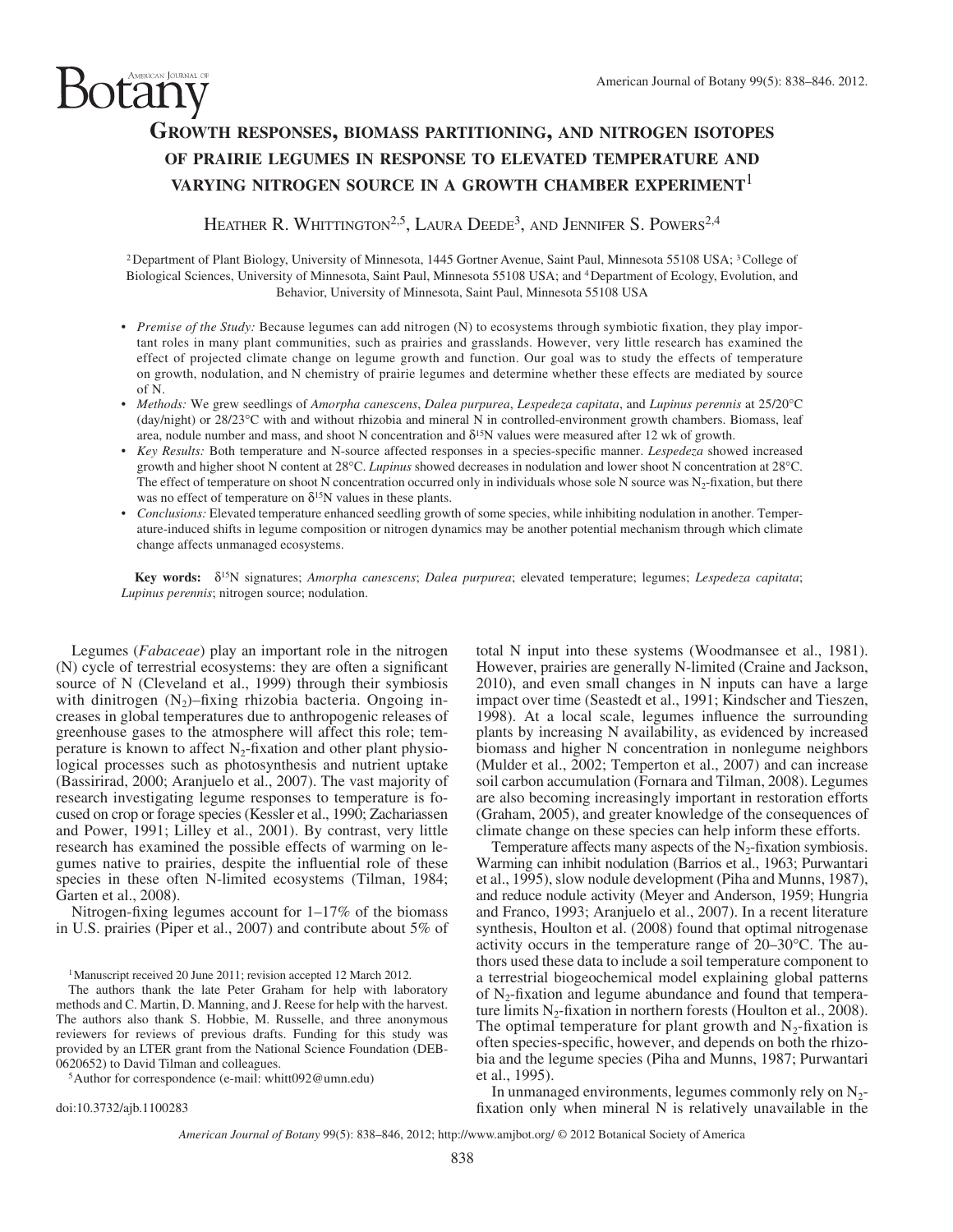soil, because  $N_2$ -fixation is energetically costly from a physiological standpoint (Gutschick, 1981). Additionally, compatible strains of rhizobia may not be present in the environment, forcing legumes to rely solely on mineral N (Larson and Siemann, 1998). Because both fixation and uptake of  $N_2$  are affected by temperature (Hatch and Macduff, 1991), we can speculate that the source of N to the plant (i.e.,  $N_2$ -fixation or mineral N) may mediate the effects of elevated temperatures. For example, if  $N<sub>2</sub>$ -fixation is more sensitive to changes in temperature than uptake of mineral N, plants that rely solely on  $N_2$ -fixation may show greater responses to temperature increases.

Direct quantification of whole-plant  $N<sub>2</sub>$ -fixation rates in field studies is currently not possible; thus, many studies use the natural-abundance isotopic method to estimate nitrogen fixation (Boddey et al., 2000; Garten et al., 2008). This method takes advantage of the difference between the  $\delta^{15}N$  of atmospheric  $N_2$  (defined as 0% $\omega$ ) compared with that of mineral nitrogen available to the legume from the soil (which is typically enriched in the heavy stable isotope of N) (Shearer and Kohl, 1991). In these calculations of the percentage of N derived from fixation (% $N_{dfa}$ ), it is necessary to account for isotope fractionation that occurs during the fixation process and transfer of nitrogen throughout the plant. This *B* value is obtained by growing the legume of interest without mineral N, such that  $N_2$ -fixation is the sole N source. *B* values of shoot tissue range from  $-3.61\%$  to  $+1.9\%$  and depend on the legume species and rhizobial strain (Boddey et al., 2000; Unkovich et al., 2008). It is possible that this discrimination may be altered by temperature, but to our knowledge no studies have reported on this possibility. Understanding whether *B* values are altered by growing temperatures is essential for application of the natural-abundance method to predict how  $N_2$ -fixation may respond to ongoing climate change.

 In addition to potential effects on N nutrition, temperature can also affect growth, physiology, and morphology of legumes, with feedbacks for plants, rhizobia, and ecosystem N cycling. Temperature-induced changes in photosynthesis and respiration may affect plant growth and productivity, and will also affect  $N_2$ -fixation rates because both processes determine the amount of carbon that is available for fixation. In turn, temperature-induced changes in  $N_2$ -fixation can affect carbon gain processes and growth by determining N levels. At the ecosystem scale, any changes to legume productivity and fixation rates will alter the total amount of N that is fixed and, thus, the amount of N that is added to the community.

 In the present study, we used a growth chamber experiment to examine the effect of warming on prairie legume growth and function. Four legume species, *Amorpha canascens*, *Dalea purpurea* , *Lespedeza capitata* , and *Lupinus perennis* were selected because they are common in North American prairies and also are present in a manipulative field experiment to quantify the responses of prairie plants to increased temperatures (H. R. Whittington, unpublished data). These species were grown at two temperatures, with or without rhizobia and with or without mineral N. Using highly controlled conditions in a growth chamber allowed us to isolate the effects of temperature and N source, without confounding effects of soil moisture or other factors that may vary in field experiments. Our specific goals were to determine (1) whether seedling growth, morphology, and N chemistry depended on species, temperature, and N source; and (2) whether nodulation and isotopic discrimination factors were affected by species and temperature. We expected the plants that relied solely on  $N_2$ -fixation to be the most sensitive

to temperature differences, because  $N_2$ -fixation would be affected more than uptake of mineral N. We expected the plants that relied solely on  $N_2$ -fixation to display slower growth than individuals given mineral N, because  $N<sub>2</sub>$ -fixation is more costly than uptake.

#### MATERIALS AND METHODS

*Species —* The focal study species were *Amorpha canescens* Pursh, *Dalea purpurea* Vent., *Lespedeza capitata* Michx., and *Lupinus perennis* L. (hereafter referred to by genus). All four of these perennial species are native and common to the grasslands of central North America; they differ in phenology and other traits. *Lupinus* is active in the spring and early summer and flowers in late spring. *Lespedeza* flowers in late summer. *Amorpha* and *Dalea* flower in early to middle summer. *Lespedeza* forms nodules with determinate growth and translocates fi xed nitrogen as ureides. *Amorpha* and *Dalea* form indeterminate nodules that maintain a meristem and transport nitrogen as amides. *Lupinus* forms unique indeterminate nodules and also transports nitrogen as amides (Sprent, 2001).

*Experimental setup*—Plants were grown in stacked 350-cm<sup>3</sup> Magenta vessels (PhytoTechnology Laboratories, Lenexa, Kansas, USA) that allowed us to manipulate nutrient solution and rhizobial inoculation. The bottom vessel held nutrient solution, the middle vessel was filled with silica sand, and the top vessel acted as a lid ( Fig. 1 ). A cotton wick between the bottom and middle vessels transferred nutrient solution from the bottom unit to plant roots, giving unlimited access to water and nutrients. The assembled Magenta vessels were autoclaved with nutrient solutions before planting. The bottom vessels containing nutrient solutions were clear, and we cannot rule out the possibility that photosynthetic organisms were growing there. However, we saw no indications over the course of the experiment that this was occurring.

 Seeds from Prairie Moon Nursery (Winona, Minnesota, USA) were surfacesterilized with either bleach ( *Amorpha* and *Dalea* ) or sulfuric acid ( *Lespedeza* and *Lupinus* ). The sulfuric acid also acted as a scarifying agent. Three seeds of a species were planted into the sterile sand of each growing unit and were thinned to one plant per vessel 3 wk after germination.

*Treatments*— Plants were assigned to six treatments that consisted of factorial combinations of growing temperatures (25/20 $^{\circ}$ C or 28/23 $^{\circ}$ C [day/night]) and three N-source treatments. The daytime low temperature represents the average growing-season temperature in southern Minnesota (Cedar Creek LTER data; see http://cedarcreek.umn.edu/research/weather/). The high-temperature regime represents a  $3^{\circ}$ C increase, which is within the predicted range of temperature increases by 2100 (IPCC, 2007) and is similar to the warming treatment in a field experiment at Cedar Creek (East Bethel, Minnesota, USA) that contains these legume species (H. R. Whittington, unpublished data). The three N-source treatments were presence of rhizobia without mineral N, presence of rhizobia with mineral N, and absence of rhizobia with mineral N. The combination of no rhizobia and no mineral N was not included in the experimental design because plants would not be expected to survive. We note that these three N-source treatments encompass the full range of possibilities that may occur in the field (i.e., compatible rhizobia strains may be present or absent, and mineral N may be sparingly available or present in nonlimiting amounts). We contend that the "true situation" in the field is likely to lie between these extremes; thus, our results constrain the possible responses of the species that we studied to variation in N and/or rhizobia. Each treatment was replicated 10 times.

 Plants that did not receive supplemental N received the following N-free nutrient solution: 1 mM CaCl<sub>2</sub>, 1 mM MgSO<sub>4</sub>, 10 μM NaFeEDTA, 1 mM K<sub>2</sub>SO<sub>4</sub>, 100 μM KH<sub>2</sub>PO<sub>4</sub>, 0.01 μM, (NH<sub>4</sub>)<sub>6</sub>Mo<sub>7</sub>O<sub>24</sub>, 0.16 μm ZnSO<sub>4</sub>, 0.04 μM CuSO<sub>4</sub>, 2μM H<sub>3</sub>BO<sub>3</sub>, and 0.4 μM MnSO<sub>4</sub> (modified from Franco and Munns 1982). Seedlings in the mineral N treatments received the above nutrient solution that was supplemented with  $NH<sub>4</sub>NO<sub>3</sub>$  to a concentration of 100 mg N/L. The quantity of  $N$  available in the nutrient solution was sufficient to provide  $N$ in excess of plant demand over the course of the experiment (i.e., we did not expect N-limitation of plant growth in the treatments that received mineral N over the duration of the experiment, and is within the range of N added in similar studies of legumes (Legros and Smith, 1994; Plies-Balzer et al., 1995).

 Five days after planting, seedlings in the rhizobia treatments were inoculated with 1 or 2 strains of compatible rhizobia. Species-specific rhizobia strains were obtained from the Rhizobia Research Laboratory at the University of Minnesota.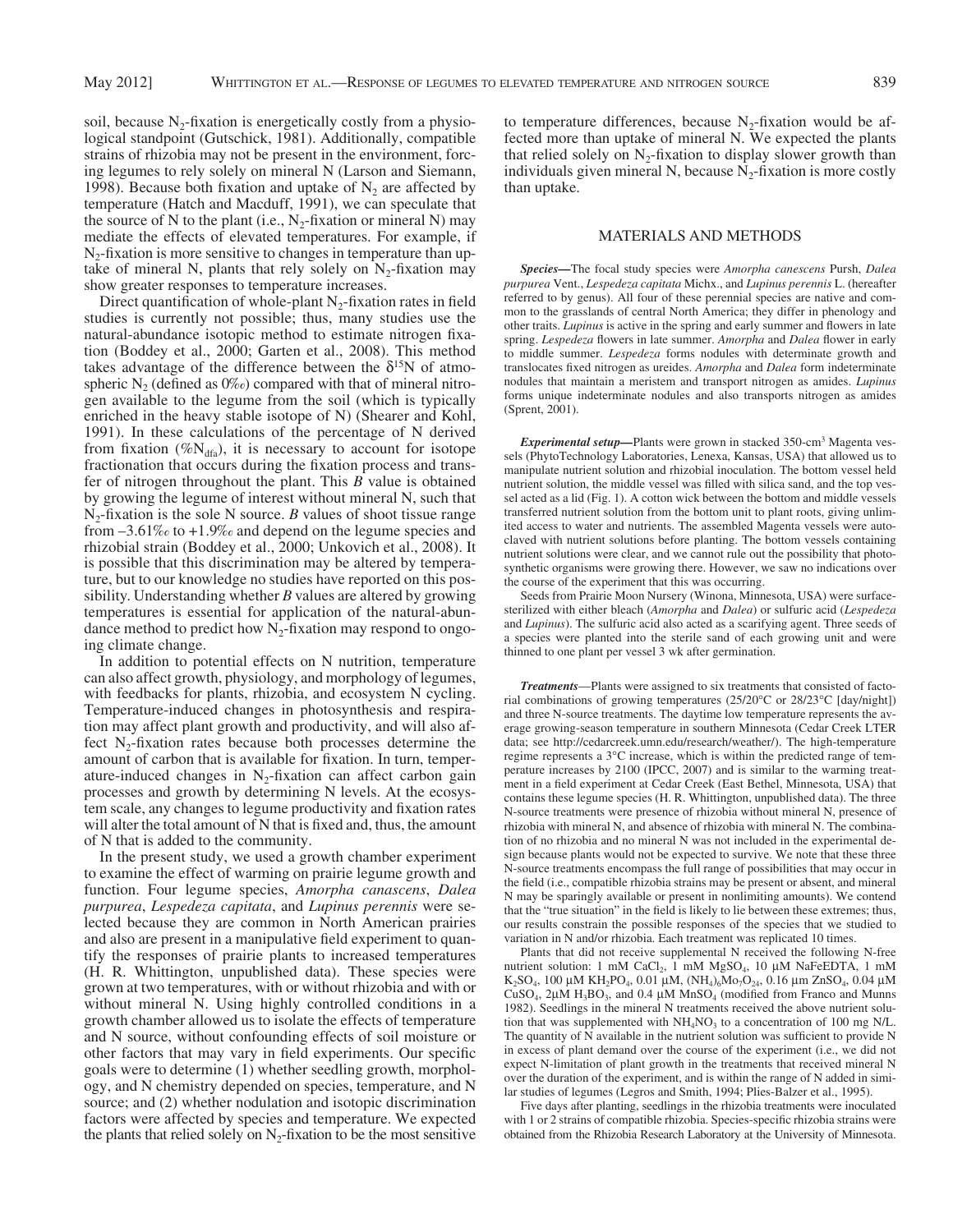

 Fig. 1. The assembled Magenta units used to grow the seedlings. (A) A seedling growing in sand. (B) The cotton wick that transferred nutrient solution from the bottom vessel to plant roots.

Strains were originally isolated from Minnesota soils and were chosen for their known ability to nodulate the focal species (P. Graham, personal communication). *Amorpha* was inoculated with a strain of *Mesorhizobium amorphae* , and

*Dalea* was inoculated with two *Rhizobium* spp. strains that are genetically similar to *R. etli* and *R. leguminosarum* (Tlusty et al., 2005). The identity of the strains used to inoculate *Lespedeza* and *Lupinus* is unknown. Strains were subcultured on yeast extract mannital agar (BYMA) plates for 1 wk, then transferred to BYMA broth culture. Broth cultures were shaken for 5 d and then centrifuged. The resulting pellets were resuspended in dilution fluid to an approximate concentration of  $5.5 \times 10^5$  cells mL<sup>-1</sup>. One milliliter of inoculum was pipetted on the sand surface of the vessel containing the corresponding species to give a rhizobia concentration of  $\sim 10^3$  cells per gram of soil.

*Growing conditions*— Plants were grown in controlled-environment chambers (Conviron, Winnipeg, Canada) under a 12-h photoperiod at two different day/night temperature regimes: 25/20°C (low) or 28/23°C (high). Two chambers were used for each temperature regime to ensure that temperature differences were not simply due to chamber effects. Light levels ranged from 210 to 250 µ moles  $m^{-2}$  s<sup>-1</sup> within each chamber and were similar among chambers. Plants were randomly moved within their chamber on a weekly basis.

*Measurements —* After 12 wk of growth, plants were harvested and separated into roots, stems, leaves, and nodules. Leaves were placed in wet paper towel and scanned within 12 h to calculate leaf area using ImageJ software (Abramoff et al., 2004). Nodules were counted and weighed immediately after harvest. The mass per nodule of each individual was calculated by dividing the total fresh nodule weight by the total number of nodules. All tissue was then dried at  $65^{\circ}$ C for >48 h and weighed. The average specific leaf area (SLA in units of  $cm<sup>2</sup>·g<sup>-1</sup>$ ) of each individual was calculated by dividing the total leaf area by the total dry weight of leaves.

 $15N$  *analysis*—To calculate the isotopic discrimination due to fixation ( $B$ ) value) and shoot nitrogen concentrations (shoot [N]), all of the aboveground plant tissue (stems and leaves) was ground in a ball-mill grinder, and a subset was sent to the Stable Isotope Laboratory at UC-DAVIS for <sup>15</sup>N analysis. The *B* value is defined as the  $\delta^{15}N$  value of individuals whose sole source of N was N<sub>2</sub>-fixation (i.e., individuals that did not receive added mineral N). Shoot tissue of plants in the mineral-N-only treatment was also analyzed for <sup>15</sup>N. Last, we analyzed the  $15N$  composition of  $NH<sub>4</sub>NO<sub>3</sub>$  to help us interpret the isotopic signatures of plants grown with both mineral N and rhizobia. We had originally intended to use the  $15N$  data to estimate the percentage of N derived from fixation (%N<sub>dfa</sub>) for plants in the treatments receiving both mineral N and *rhizobia*, but we were unable to do so because of poor nodulation. However, determining whether the  $B$  values of plants that rely on fixation as their sole  $N$  source differ among species and between temperature regimes is also an important goal of the present study.

*Statistical analysis —* Differences in the response variables of biomass, leaf area, leaf number, SLA, shoot [N], nodule number, and nodule weight among the treatments of species, temperature regime, and N-source were determined with analyses of variance (ANOVAs) using JMP 9 software (SAS Institute, Cary, North Carolina, USA). The experiment was analyzed as a split-plot design, with temperature as the whole-plot factor and species and N-source as the split-plot factors. Species, temperature, and N-source were included as fixed effects in the models, and chamber and its interaction with species and N-source were included as random effects to account for the split-plot design. When an effect was significant, post hoc Tukey HSD tests were used to determine significant differences between individual treatment levels. All biomass, leaf area, leaf number, SLA, and shoot [N] variables were transformed with the natural logarithm to improve normality and decrease nonconstant variance. Nodule number and weight were square-root transformed for the same purpose. Histograms of the data indicated that transformations sufficiently improved normality.

### RESULTS

 Overall, though species differences accounted for the majority of variation in morphological variables, both temperature and N-source also affected many of these traits in a species-specific manner (Table 1). N-source was the largest source of variation in shoot [N] and nodule variables, but these responses were also affected by temperature in some species. An interaction between temperature and N-source was detected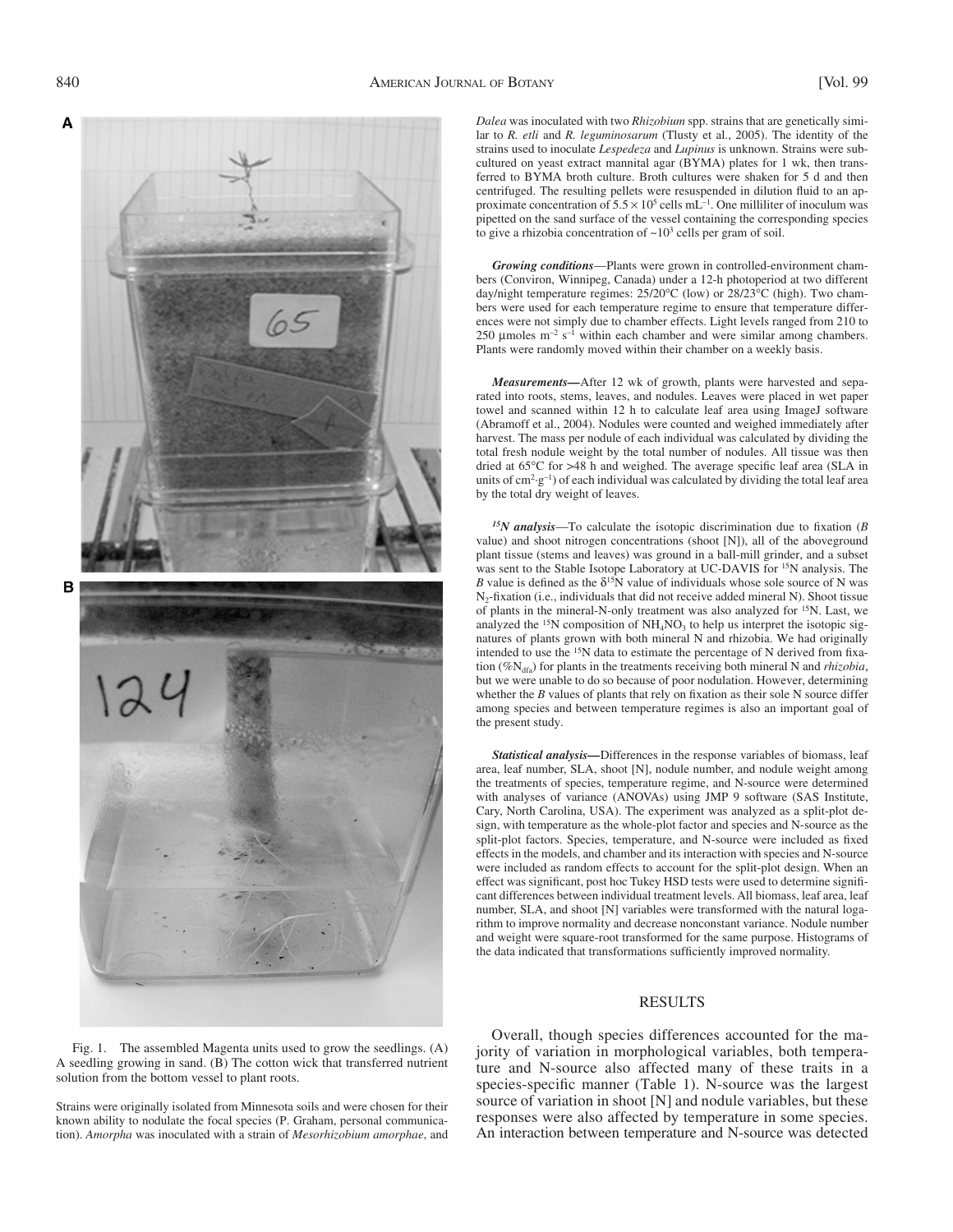only in leaf chemistry and nodule variables, but not in growth or morphology.

*Growth and morphology —* Both temperature and N-source affected total, aboveground, and belowground biomass in a species-specific manner (Fig. 2). Temperature significantly affected the biomass of *Lespedeza* only. In this species, aboveground biomass was 109% larger at  $28^{\circ}$ C than at  $25^{\circ}$ C. Root biomass was not affected by temperature in any species. *Amorpha* plants grown without mineral N (i.e., that relied solely on  $N_2$ -fixation) had 65% less total and root biomass than plants that received mineral N. Shoot biomass was 40–70% lower in *Amorpha* and *Lupinus* individuals that relied solely on N<sub>2</sub>-fixation than in those that received mineral N.

*Lespedeza* plants growing at the high-temperature regime had twice the total leaf area and twice as many leaves as those at the lower temperature. *Dalea* individuals in the warmer treatment also exhibited 28% more leaves at 28 $\degree$ C than at 25 $\degree$ C. *Amorpha* individuals that relied solely on N<sub>2</sub>-fixation exhibited 40% fewer leaves and 53% less leaf area than individuals given mineral N. Specific leaf area (SLA) was the only morphological variable that was unaffected by temperature and/or N-source  $(Table 1)$ .

*Nitrogen concentrations*—Shoot N concentration was 45-57% lower in plants that relied only on  $N_2$ -fixation than in those given mineral N for all species but *Dalea* (Table 2). Temperature affected shoot [N] in *Lupinus* individuals that relied solely on N<sub>2</sub>-fixation, with 51% less shoot [N] at high temperature. There was a trend for 34% and 17% lower shoot [N] at  $25^{\circ}$ C than at 28 ° C for *Lespedeza* and *Amorpha* individuals that relied solely on  $N_2$ -fixation, respectively, but this difference was not statistically significant.

For all species but *Dalea*, the smaller shoot biomass and lower shoot [N] displayed by individuals that relied solely on  $N_2$ -fixation compared with those given mineral N led to a 72– 81% lower total N content in shoots (data not shown). For *Lespedeza*, total shoot N content was 49% lower at 25°C than at  $28^{\circ}$ C, with a trend for the largest difference occurring in individuals that relied solely on  $N_2$ -fixation. There was a trend among *Amorpha* and *Lupinus* individuals that relied solely on  $N_2$ -fixation to display 50% higher or 54% lower total shoot N content values, respectively, at high than at low temperature, but this difference was not statistically significant.

 $\delta^{15}N$  values—The NH<sub>4</sub>NO<sub>3</sub> used in the nutrient solution had a  $\delta^{15}$ N value of 1.65%. Surprisingly, individuals that relied solely on the nutrient solution for an N source displayed negative  $\delta^{15}$ N values, whereas the  $\delta^{15}$ N values of individuals given both rhizobia and mineral N were more similar to that of the nutrient solution (Table 3), although our ability to detect treatment effects and interactions may be limited by sample size.

Species and N-source caused significant differences in shoot δ15 N values, whereas temperature did not. *Lespedeza* displayed significantly lower  $\delta^{15}N$  values than the other species overall. *Amorpha* individuals grown with both rhizobia and mineral N had significantly higher  $\delta^{15}N$  values than those that relied solely on N<sub>2</sub>-fixation or on uptake of mineral N. *Dalea* individuals given both sources of  $\tilde{N}$  had significantly higher  $\delta^{15}N$  values than those that relied solely on  $N_2$ -fixation.

*Nodules —* Only three individuals in the mineral-N-only treatment developed nodules, indicating minimal contamination. Only 12.5% of plants with both rhizobia and mineral N had nodules, whereas 92.5% of individuals with rhizobia but no mineral N possessed nodules.

TABLE 1. *F*-ratios and degrees of freedom (df) from analyses of variance on variables measured on legume seedlings grown at two temperatures (Temp) and varying sources of nitrogen (N).

| Variable                   | Source of variation |                    |                |                       |                              |                           |                                            |                                |
|----------------------------|---------------------|--------------------|----------------|-----------------------|------------------------------|---------------------------|--------------------------------------------|--------------------------------|
|                            | <b>Species</b>      | Temp               | N-source       | $Species \times Temp$ | Species $\times$<br>N-source | Temp $\times$<br>N-source | Species $\times$ Temp $\times$<br>N-source | Denominator<br>df <sup>a</sup> |
| Height at harvest          | $31.80***$          | 11.89 <sup>s</sup> | $17.82$ ***    | $4.95**$              | 1.44                         | 1.34                      | 0.67                                       | 23, 2                          |
| Total biomass              | 35.88 ***           | 1.14               | $20.85$ ***    | $3.49*$               | $5.06$ **                    | 0.30                      | 1.04                                       | 21, 2                          |
| Shoot biomass              | $100.27$ ***        | 16.80 <sup>s</sup> | $40.13***$     | $4.79*$               | $5.21$ **                    | 0.35                      | 0.67                                       | 21, 2                          |
| Root biomass               | $6.35**$            | 0.03               | $6.06**$       | $3.48*$               | $4.62***$                    | 0.04                      | 1.43                                       | 21, 2                          |
| Total leaf biomass         | $87.74$ ***         | 11.45 <sup>s</sup> | $36.16***$     | $4.66*$               | $5.36**$                     | 0.41                      | 0.80                                       | 22, 2                          |
| Stem biomass               | 153.52 ***          | $52.45*$           | 62.99***       | $5.22**$              | $3.95**$                     | 0.77                      | 0.33                                       | 21, 2                          |
| Total leaf area            | $62.05***$          | $22.75*$           | 25.58 ***      | $3.93*$               | $3.29*$                      | 0.15                      | 0.43                                       | 23, 2                          |
| <b>SLA</b>                 | $30.15$ ***         | 0.40               | 2.26           | 1.32                  | 0.95                         | 0.13                      | 0.08                                       | 23, 2                          |
| Leaf number                | 471.40 ***          | $25.70*$           | $35.63$ ***    | $9.31***$             | $3.51*$                      | 2.62                      | 1.14                                       | 23, 2                          |
| Shoot [N]                  | 14.79 ***           | 0.03               | 104.89 ***     | 1.14                  | $4.90**$                     | 0.39                      | $2.96*$                                    | 22, 26, 2                      |
| Shoot N content            | $57.51$ ***         | 34.18 ***          | $99.40$ ***    | $5.95**$              | $5.21**$                     | 0.50                      | 1.77                                       | 27, 33, 12                     |
| $\delta^{15}N$             | $9.63***$           | 2.60               | $17.41$ ***    | 1.34                  | $3.35*$                      | 0.28                      | 0.53                                       | 22, 27, 3                      |
| Nodule number              | $7.28**$            | 0.42               | 265.49 ***     | $5.36**$              | $8.00***$                    | 0.27                      | $4.32**$                                   | 22, 2                          |
| Total nodule fresh<br>mass | $6.45**$            | 2.58               | 252.95 ***     | $10.82$ ***           | $3.49*$                      | $3.61*$                   | $8.50***$                                  | 22, 2                          |
| Mass per nodule            | $6.65**$            | 9.39 <sup>s</sup>  | $221.53$ ***   | $5.79**$              | 2.31 <sup>s</sup>            | $4.03*$                   | $5.05**$                                   | 22, 2                          |
| Numerator df               | 3                   |                    | $\overline{c}$ | 3                     | 6                            | $\overline{2}$            | 6                                          |                                |

*Notes*: The significant species  $\times$  temperature interaction for total and root biomass arose because species differed at one temperature but not the other. Within a species, there was no effect of temperature on total or root biomass.  $\$, *, **, **$  indicate significance at the  $P < 0.10, 0.05, 0.01$ , and 0.001 levels, respectively.

<sup>a</sup> For all variables except shoot [N], shoot N content, and  $\delta^{15}N$ , the first value denotes df for all effects except "Temp," and the second value is the df for the "Temp" main effect. For nitrogen variables, the first value indicates df for all effects containing "N-source," the second value denotes df for remaining effects that contain "Species," and the third value indicates the df for the "Temp" main effect.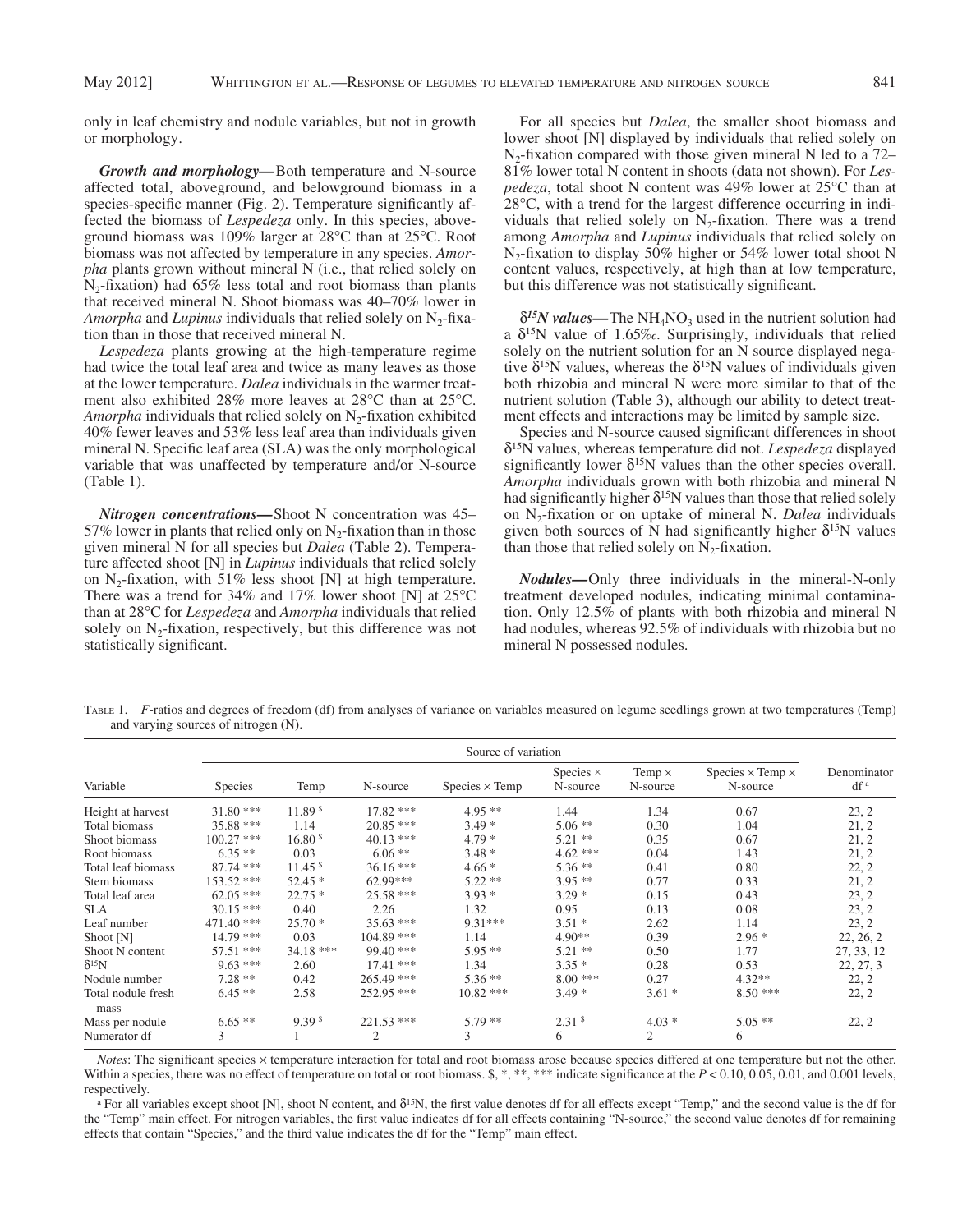

 Fig. 2. The effect of temperature and nitrogen source on shoot and root dry mass of four legume species (A) *Amorpha canescens* , (B) *Dalea purpurea,* (C) *Lespedeza capitata* , and (D) *Lupinus perennis* . White bars above zero display shoot biomass, and gray bars below zero show belowground biomass. Error bars indicate  $\pm 1$  SE. Within each species and variable, letters indicate significant differences among treatments at  $P < 0.05$ . Significant differences were determined from post hoc Tukey HSD tests after analyses of variance (see Table 1 for ANOVA results).

*Lupinus* individuals that relied only on  $N<sub>2</sub>$ -fixation possessed 86% fewer nodules at 28 $\degree$ C than at 25 $\degree$ C, and nodules were 63% smaller at the high temperature. These two trends led to 87% less total nodule fresh weight in the warmer treatment of *Lupinus* (Fig. 3). One reason for this trend was the strong effect of temperature on the proportion of plants containing nodules in *Lupinus* individuals that relied solely on  $N_2$ -fixation. Nodulation decreased from 100% of plants containing nodules at  $25^{\circ}$ C to 40% at 28°C. Other species did not show a significant effect of temperature on nodule number or mass. Differences in nodule number and fresh weight between species were apparent only in individuals that relied solely on  $N_2$ -fixation.

 TABLE 2. Shoot [N] (mg/g) of seedlings grown at two temperatures (Temp) with varying sources of N. Values are means  $\pm$  SE;  $n = 2$ –10 individuals per treatment combination.

|           |                | N-source                       |                               |                               |  |  |
|-----------|----------------|--------------------------------|-------------------------------|-------------------------------|--|--|
| Species   | Temp           | Rhizobia only                  | Rhizobia &<br>mineral N       | Mineral N only                |  |  |
| Amorpha   | $25^{\circ}$ C | $17.04 \pm 1.05$ <sup>a</sup>  | $35.22 \pm 2.31$ c            | $35.49 \pm 2.20$ c            |  |  |
|           | $28^{\circ}$ C | $20.55 \pm 1.56$ <sup>ab</sup> | $33.87 \pm 3.38$ bc           | $38.19 \pm 2.90$ c            |  |  |
| Dalea     | $25^{\circ}$ C | 33.74 $\pm$ 1.28 ab            | 33.86 $\pm$ 3.56 ab           | $47.96 \pm 4.39$ <sup>a</sup> |  |  |
| Lespedeza | $28^{\circ}$ C | $31.26 \pm 0.89$ b             | 38.94 $\pm$ 7.15 ab           | $43.77 \pm 3.93$ ab           |  |  |
|           | $25^{\circ}$ C | $17.73 \pm 0.80$ <sup>a</sup>  | $48.90 \pm 8.73$ b            | $56.93 \pm 4.60$ b            |  |  |
| Lupinus   | $28^{\circ}$ C | $26.76 \pm 1.15$ ab            | $44.37 \pm 7.74$ b            | $47.61 \pm 2.53$ b            |  |  |
|           | $25^{\circ}$ C | $21.45 \pm 1.84$ <sup>b</sup>  | $32.52 \pm 1.72$ <sup>a</sup> | $35.56 \pm 1.30$ <sup>a</sup> |  |  |
|           | $28^{\circ}$ C | $14.11 \pm 1.19$ c             | $32.84 \pm 2.92$ ab           | $36.30 \pm 1.98$ <sup>a</sup> |  |  |

*Notes*: Letters indicate significant differences of the means at  $P < 0.05$ within each species that were determined from a post hoc Tukey's HSD test after analysis of variance (see Table 1 for ANOVA results).

#### DISCUSSION

Prairie legumes often play an influential role in the dynamics of their surroundings by adding nitrogen (N), enriching soil organic matter, and stimulating N mineralization (Fargione et al., 2007; Fornara and Tilman, 2008; Fornara et al., 2009). Despite this importance, very little is known about the effects of elevated temperature on prairie legumes. Knowledge of how climate change will affect these species is important for predicting prairie functioning in the future and will help inform preservation and restoration practices. We grew four prairie legume species at two temperatures that mimicked climate change (25/20 ° C and  $28/23^{\circ}$ C) and with or without rhizobia and mineral N to determine whether these factors affected (1) seedling growth, morphology, and N chemistry, and (2) nodulation and nitrogen isotope discrimination. We found that temperature and/or Nsource affected many of these traits in a species-specific manner. *Lespedeza* showed enhanced growth under the high temperature, whereas *Lupinus* displayed detrimental effects of warming on nodulation.

*Temperature effects —* Previous studies that examined legume growth and temperature have shown that the temperature response can depend on species (Zachariassen and Power, 1991; Purwantari et al., 1995). It should be noted, however, that most studies compare species across relatively large temperature gradients (i.e., of 20°C; Purwantari et al., 1995). By contrast, we examined a smaller temperature range ( $3^{\circ}$ C difference) that is similar to forecasted temperature increases and still found speciesspecific responses. Warming affected the growth and morphology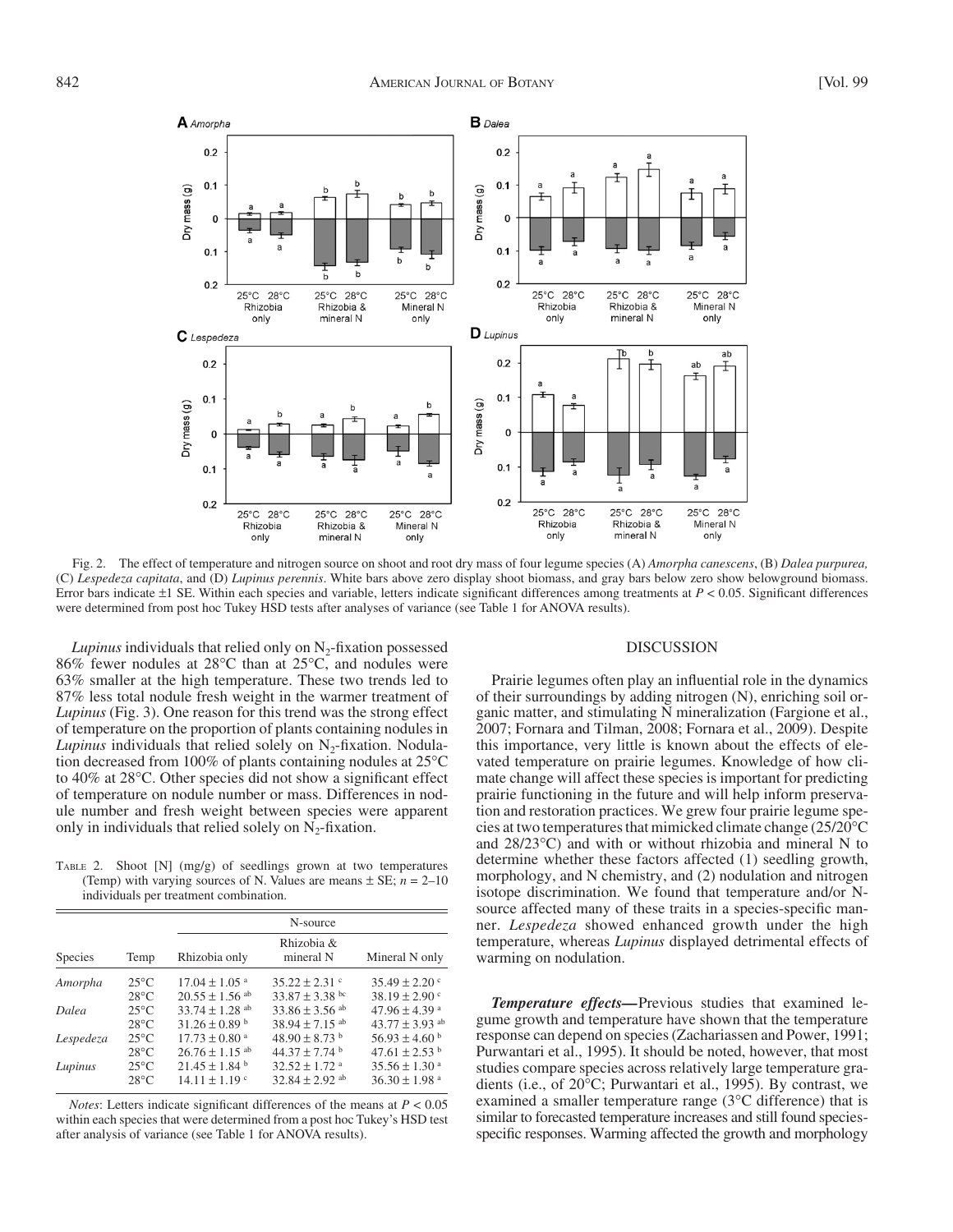| <b>Species</b> |                |                                       |                               |                               |                  |
|----------------|----------------|---------------------------------------|-------------------------------|-------------------------------|------------------|
|                | Temp           | Rhizobia only<br>$(B \text{ values})$ | Rhizobia & mineral N          | Mineral N only                | Seed             |
| Amorpha        | $25^{\circ}$ C | $-1.23 \pm 0.25$ <sup>ab</sup>        | $1.53 \pm 1.57$ <sup>b</sup>  | $-3.39 \pm 0.84$ <sup>a</sup> | $-1.23 \pm 0.50$ |
|                | $28^{\circ}$ C | $-1.07 \pm 0.43$ ab                   | $2.49 \pm 1.12$ <sup>b</sup>  | $-2.49 \pm 1.13$ <sup>a</sup> |                  |
| Dalea          | $25^{\circ}$ C | $-2.07 \pm 0.19$ <sup>a</sup>         | $2.39 \pm 0.38$ b             | $-0.20 \pm 0.92$ ab           | $0.81 \pm 0.51$  |
|                | $28^{\circ}$ C | $-1.73 \pm 0.11$ <sup>a</sup>         | $1.13 \pm 0.78$ <sup>b</sup>  | $-0.12 \pm 0.56$ ab           |                  |
| Lespedeza      | $25^{\circ}$ C | $-3.30 \pm 0.70$ a                    | $-1.62 \pm 1.49$ <sup>a</sup> | $-5.16 \pm 0.79$ a            | $-0.37 \pm 0.21$ |
|                | $28^{\circ}$ C | $-2.65 \pm 0.29$ <sup>a</sup>         | $-0.33 \pm 1.21$ <sup>a</sup> | $-2.36 \pm 0.48$ <sup>a</sup> |                  |
| Lupinus        | $25^{\circ}$ C | $-1.52 \pm 0.32$ <sup>a</sup>         | $0.58 \pm 0.63$ <sup>a</sup>  | $0.15 \pm 0.31$ <sup>a</sup>  | $0.23 \pm 0.18$  |
|                | $28^{\circ}$ C | $-0.95 \pm 0.28$ <sup>a</sup>         | $0.68 \pm 0.77$ <sup>a</sup>  | $-0.26 \pm 0.65$ <sup>a</sup> |                  |

TABLE 3. Shoot  $\delta^{15}N$  values (%o) of seedlings grown at two temperatures (Temp) with varying sources of N. Seed  $\delta^{15}N$  values are also shown. Values are means  $\pm$  SE;  $n = 2$ –10 individuals per treatment combination. The mineral N solution was 1.65  $\pm$  0.08‰.

*Notes*: Letters indicate significant differences of the means at  $P < 0.05$  within each species. Significant differences were determined with a post hoc Tukey's HSD test after analysis of variance (see Table 1 for ANOVA results).

of two of the four species, *Lespedeza* and *Dalea* . *Lespedeza* plants were  $60\%$  larger and had twice the leaf area at  $28^{\circ}$ C than at 25<sup>o</sup>C. *Dalea* displayed 28% more leaves in the high temperature, but there was no temperature effect on total leaf area, indicating that leaves produced at  $28^{\circ}$ C were smaller than those at 25 °C. In contrast to our findings, *Medicago sativa* (alfalfa) displayed decreased growth at  $28^{\circ}$ C than at  $25^{\circ}$ C (Aranjuelo et al., 2007).

 Numerous studies have shown that temperature affects nodule number and weight in a species-specific manner (Jones, 1921; Purwantari et al., 1995; Lira et al., 2005), and we found similar results. *Lupinus* plants that relied solely on  $N_2$ -fixation had  $63\%$  smaller and  $86\%$  fewer nodules at the high temperature. This reduction in total nodule mass most likely led to decreased rates of  $N_2$ -fixation on a whole-plant basis. Indeed, while biomass was not statistically affected by temperature in these individuals, they displayed 35% lower shoot [N] at the low temperature. *Lupinus* grows in the cooler spring months, and 28<sup>o</sup>C may be above the optimal temperature for *Lupinus* and/or the rhizobia strain used in the study. Our results suggest that if *Lupinus* does not shift its phenology in response to future



 Fig. 3. The effect of temperature on the total fresh weight of nodules for individuals of four legumes species that relied solely on fixation for nitrogen. Light gray bars represent individuals grown at 25/20°C (day/ night), and dark gray bars represent those grown at 28/23°C. Error bars display  $\pm 1$  SE. Asterisk indicates a significant difference ( $P < 0.05$ ) among the temperature treatments within each species. Significant differences were determined with a post hoc Tukey HSD test after analysis of variance (see Table 1 for ANOVA results).

climate change, it may show detrimental effects of elevated temperature in relation to nodulation, possibly leading to decreases in  $N_2$ -fixation. It should be noted, however, that we used only one strain of rhizobia to inoculate *Lupinus* . Since the strain of rhizobia can affect the temperature response, the exact response in the field may depend on the rhizobia strains present (Montanez et al., 1995).

Our expectation that plants that relied solely on  $N_2$ -fixation would display larger responses to temperature (i.e., greater warming effects on growth and morphological variables) than plants that received mineral N, because the  $N_2$ -fixation symbiosis may be more sensitive to warming than uptake of mineral N, was not seen. Previous studies in the literature that have addressed this question have yielded mixed results. In several studies, *Glycine max* (soybean) and *Phaseolus vulgaris* (common bean) that relied more on  $N<sub>2</sub>$ -fixation than on uptake of soil N displayed larger effects of root temperature on N accumulation and biomass growth than plants that received more mineral N (Lie, 1971; Piha and Munns, 1987; Legros and Smith, 1994). However, Kessler et al. (1990) found evidence that the growth response of *Trifolium repens* (white clover) to temperature did not depend on N-source. Contrary to our expectations, we found no significant temperature by N-source interactions for the biomass or morphological variables, which suggests that source of N may not be important to the temperature response of growth for these legumes.

 Only shoot [N] in *Lupinus* showed a larger temperature response in individuals that relied solely on fixation than in those given mineral N, perhaps reflecting a temperature effect on  $N_2$ fixation, as others have shown in global literature syntheses (Houlton et al., 2008). As mentioned above, the decrease in nodulation at 28°C compared with 25°C in *Lupinus* probably led to a decrease in or lack of  $N_2$ -fixation, likely limiting the N content to that present in the seed. In *Lespedeza* individuals that relied solely on  $N_2$ -fixation, the larger total shoot N content at 28 °C compared with 25 °C suggests more N<sub>2</sub>-fixation at the high temperature. Individuals grown at 28°C displayed a trend (not statistically significant) toward higher total nodule fresh mass than those grown at 25°C. Increased rates of nodule activity could have led to this difference in N content as well. However, because we did not measure  $N_2$ -fixation rates directly, we can only speculate on the causes and consequences of this pattern. We were also unable to examine the effects of temperature on the percent N derived from fixation ( $\%N_{dfa}$ ) because of the poor nodulation of individuals given both rhizobia and mineral N. These shoot N results suggest a higher sensitivity of  $N_2$ -fixation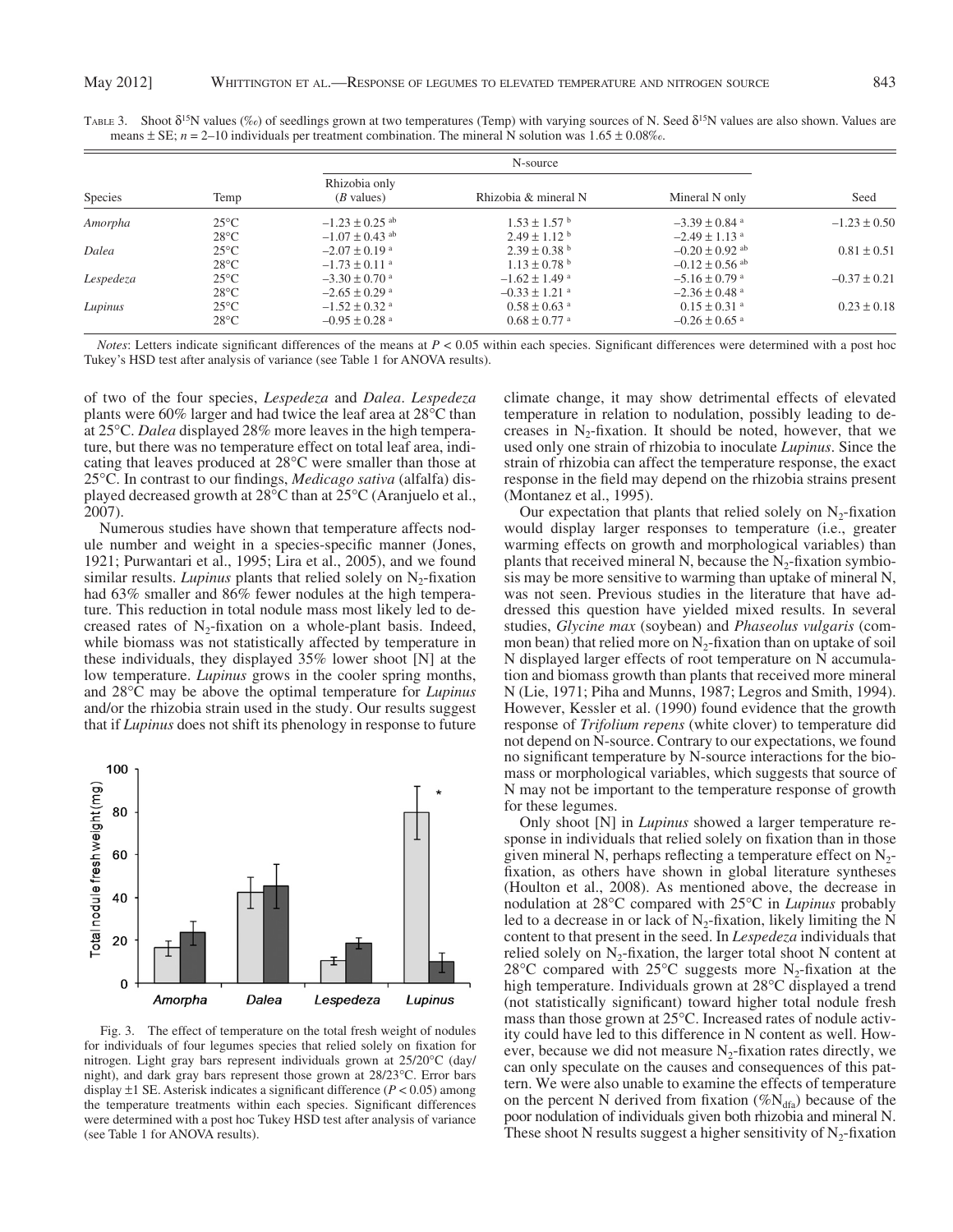to temperature than uptake of mineral N for these two species, but this difference, surprisingly, did not affect the sensitivity of growth to temperature.

The effect of temperature on  $N_2$ -fixation is often included in conceptual models of  $N_2$ -fixation regulation (Hartwig, 1998; Vitousek et al., 2002; Reed et al., 2011) but is not always explicitly included in simulation models used to examine how ecological controls on  $N_2$ -fixation and legumes lead to the observed patterns of global  $N_2$ -fixation rates (Vitousek and Field, 1999; Menge et al., 2009). Houlton et al. (2008) included temperature constraints on nitrogenase activity in a terrestrial biogeochemical model. Using data from the literature, they developed an empirical relationship between  $N<sub>2</sub>$ -fixation rates and soil temperature. Including this relationship in the model helped to explain the observable patterns of low  $N_2$ -fixation rates in high-latitude forests. They used a single relationship, but it is known that legume and rhizobial species can vary in their response to temperature (Piha and Munns, 1987; Purwantari et al., 1995). Although our growth chamber study is on a much smaller scale than most continental modeling studies, it does provide further evidence that temperature can affect  $N_2$ -fixation differently for co-occurring legume species. Incorporating this variation may improve the representation of  $N<sub>2</sub>$ -fixation in ecosystem models.

In general, temperature did not affect  $\delta^{15}$ N values, including the *B* value of any species (i.e., the  $\delta^{15}N$  value of individuals that relied solely on  $N_2$ -fixation). The *B* value adjusts for the isotopic fractionation that occurs during the fixation process and transfer of fixed N throughout the plant and is important because it serves as an end member in mixed model equations to calculate the percent N derived from fixation in field-grown plants (Unkovich et al., 2008). Our mean *B* values,  $-2.97\%$  to  $-1.16\%$ , fall within the range of commonly reported mean shoot *B* values of  $-3.61\%$  to  $1.9\%$  (Boddey et al., 2000; Unkovich et al., 2008). Isotopic fractionation can be affected by environmental factors such as nutrient availability and soil moisture, although the effects are often small (Ledgard, 1989). To our knowledge, this was the first study to examine the effect of temperature on  $B$  values. Our findings are encouraging for field studies of  $N_2$ -fixation that employ the natural abundance technique, because it suggests that *B* values obtained at one growth temperature can be applied to plants grown at different temperatures.

*N*-source effects and inferences from δ<sup>15</sup>N-In most species, individuals that relied solely on  $N_2$ -fixation were 36% smaller than those given mineral N, as we expected. Both Legros and Smith (1994) and Purwantari et al. (1995) found similar results with *Sesbania sesban* and *Glycine max*, respectively. This reduction in biomass may be due to the high carbon costs of  $N_2$ -fixation (Ryle et al., 1979; Gutschick, 1981). These plants could also have been limited by nitrogen, as suggested by the 40% lower shoot [N] values in plants that relied solely on  $N_2$ -fixation than those given mineral N, because  $N_2$ -fixation was limited. Thus, if elevated temperature affects the availability of mineral N in the soil and/or the activity of  $N_2$ -fixation, productivity of legumes is likely to be affected.

The effects of N-source on  $\delta^{15}$ N values were not as we expected. Surprisingly,  $\delta^{15}N$  values of those given both rhizobia and mineral N did not always display intermediate  $\delta^{15}N$  values between those that relied solely on  $N_2$ -fixation (-2.97% to  $-1.16\%$ ) and those given only mineral N ( $-3.60\%$  to  $-0.07\%$ ). Additionally, individuals that received mineral N did not display  $\delta^{15}$ N values more similar to the bulk fertilizer than those

that received rhizobia. The reason for these results is not clear, although we can suggest several hypotheses to explain these patterns: (1) discrimination against the heavier isotope occurring during both  $N_2$ -fixation and uptake of mineral N (Kohl and Shearer, 1980; Yoneyama et al., 2001); (2) discrimination due to translocation of N from roots to shoots being similar regardless of source; (3) varying preferences for  $NH_4$ <sup>+</sup> or  $NO_3^-$  among species or treatments (Clarkson et al., 1986; Macduff and Jackson, 1991); and (4) larger plants displaying higher  $\delta^{15}N$  values more similar to the bulk fertilizer because of more complete use of the nitrogen pool.

We caution that our ability to extrapolate our growth chamber results to the field is limited. Our results pertain to legume seedlings, and the responses of mature plants with large root systems and growing in competition are likely to differ. Our seedlings did not experience water limitation, but seedlings in the field may be more affected by warming-induced decreases in soil moisture than by direct effects of temperature increases. Additionally, the response is likely to be mediated by the available rhizobia strains. We used one or two strains, but these species are capable of nodulating with many strains (Tlusty et al., 2004). On the other hand, the seedling stage of many plants' life cycles is often vulnerable to environmental factors and places a strong filter on the composition of the future plant community. Our study suggests that certain legume species may be favored by climate change, whereas other species may not, and this may have implications not only for the diversity of prairie communities in a warmer world, but also for N cycling.

*Conclusions*—Overall, temperature and N-source influenced growth, nodulation, and N content in a species-dependent manner. *Lespedeza* exhibited enhanced seedling growth under warming while *Lupinus* displayed decreased nodulation under warming. In response to warming as a consequence of climate change, plants can shift their range, shift their phenology, acclimate, and/or adapt (Walther, 2003). Because legumes are often dependent on specific rhizobia strains, their response may be limited by the response of rhizobia. Although, we can only extrapolate the results of a growth chamber experiment to field situations with caution, our study indicates that the seedlings of certain legume species may display beneficial effects of elevated temperature whereas other species may not.

## LITERATURE CITED

- ABRAMOFF, M. D., P. J. MAGELHAES, AND S. J. RAM. 2004. Image processing with ImageJ. *Biophotonics International* 11: 36-42.
- ARANJUELO, I., J. J. IRIGOYEN, AND M. SANCHEZ-DIAZ. 2007. Effect of elevated temperature and water availability on  $CO<sub>2</sub>$  exchange and nitrogen fixation of nodulated alfalfa plants. *Environmental and Experimental Botany* 59: 99-108.
- BARRIOS, S., N. RAGGIO, AND M. RAGGIO. 1963. Effect of temperature on infection of isolated bean roots by rhizobia. *Plant Physiology* 38:  $171 - 174.$
- BASSIRIRAD, H. 2000. Kinetics of nutrient uptake by roots: Responses to global change. New Phytologist 147: 155-169.
- BODDEY, R. M., M. B. PEOPLES, B. PALMER, AND P. J. DART. 2000. Use of the <sup>15</sup>N natural abundance technique to quantify biological nitrogen fixation by woody perennials. *Nutrient Cycling in Agroecosystems* 57: 235-270.
- CLARKSON, D. F., M. J. HOPPER, AND L. H. P. JONES. 1986. The effect of root temperature on the uptake of nitrogen and the relative size of the root system in *Lolium perenne*. I. Solutions containing both NH<sub>4</sub><sup>+</sup> and NO<sub>3</sub>. Plant, Cell & Environment 9: 535-545.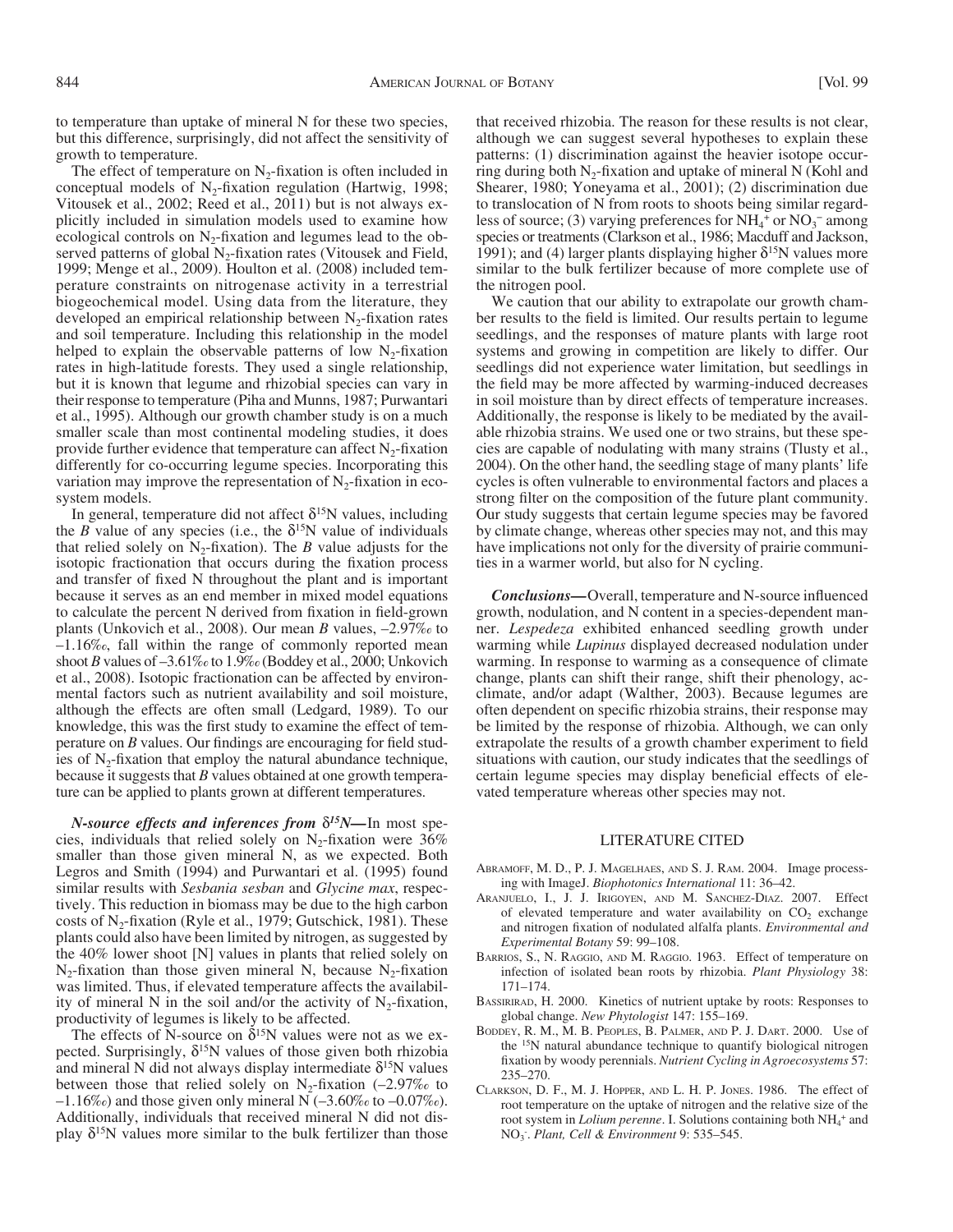- CLEVELAND, C. C., A. R. TOWNSEND, D. S. SCHIMEL, H. FISHER, R. W. HOWARTH, L. O. HEDIN, S. S. PERAKIS, ET AL. 1999. Global patterns of terrestrial biological nitrogen  $(N_2)$  fixation in natural ecosystems. Global Biogeochemical Cycles 13: 623-645.
- CRAINE, J. M., AND R. D. JACKSON. 2010. Plant nitrogen and phosphorus limitation in 98 North American grassland soils. *Plant and Soil* 334 :  $73 - 84$
- FARGIONE, J., D. TILMAN, R. DYBZINSKI, J. HILLE RIS LAMBERS, C. CLARK, W. S. HARPOLE, J. M. H. KNOPS, ET AL. 2007. From selection to complementarity: Shifts in the causes of biodiversity – productivity relationships in a long-term biodiversity experiment. *Proceedings of the Royal Society of London B* 274: 871 – 876.
- FORNARA, D. A., AND D. TILMAN. 2008. Plant functional composition influences rates of soil carbon and nitrogen accumulation. *Journal of Ecology* 96: 314–322.
- FORNARA, D. A., D. TILMAN, AND S. E. HOBBIE. 2009. Linkages between plant functional composition, fine root processes and potential soil N mineralization rates. *Journal of Ecology* 97: 48-56.
- FRANCO, A. A., AND D. N. MUNNS. 1982. Nodulation and growth of *Phaseolus-vulgaris* in solution culture. *Plant and Soil* 66 : 149 – 160.
- GARTEN, C. T., A. T. CLASSEN, R. J. NORBY, D. J. BRICE, J. F. WELTZIN, AND L. SOUZA. 2008. Role of  $N<sub>2</sub>$ -fixation in constructed old-field communities under different regimes of  $[CO<sub>2</sub>]$ , temperature, and water availability. *Ecosystems (New York, NY)* 11: 125-137.
- GRAHAM, P. H. 2005. Practices and issues in the inoculation of prairie legumes used in revegetation and restoration. *Ecological Research* 23: 187-195.
- GUTSCHICK, V. P. 1981. Evolved strategies in nitrogen acquisition by plants. *American Naturalist* 118: 607-637.
- HARTWIG, U. A. 1998. The regulation of symbiotic  $N_2$  fixation: A conceptual model of N feedback from the ecosystem to the gene expression level. *Perspectives in Plant Ecology, Evolution and Systematics*  $1: 92 - 120$ .
- HATCH, D. J., AND J. H. MACDUFF. 1991. Concurrent rates of  $N_2$  fixation, nitrate and ammonium uptake by white clover in response to growth at different root temperatures. Annals of Botany 67: 265-274.
- HOULTON, B. Z., Y. P. WANG, P. M. VITOUSEK, AND C. B. FIELD. 2008. A unifying framework for dinitrogen fixation in the terrestrial biosphere. *Nature* 454: 327-334.
- HUNGRIA, M., AND A. A. FRANCO. 1993. Effects of high temperature on nodulation and nitrogen fi xation by *Phaseolus vulgaris* L. *Plant and Soil* 149: 95-102.
- IPCC. 2007. *Climatic Change* 2007 The Physical Science Basis. Contribution of Working Group I to the Fourth Assessment Report of the Intergovernmental Panel on Climate Change, Cambridge, UK and New York, NY, USA.
- JONES, F. R. 1921. Effect of soil temperature upon the development of nodules on the roots of certain legumes. *Journal of Agricultural Research* 22: 17–30.
- KESSLER, W., B. C. BOLLER, AND J. NOSBERGER. 1990. Distinct influence of root and shoot temperature on nitrogen fixation by white clover. Annals of Botany 65: 341-346.
- KINDSCHER, K., AND L. L. TIESZEN. 1998. Floristic and soil organic matter changes after five and thirty-five years of native tallgrass prairie restoration. *Restoration Ecology* 6: 181-196.
- KOHL, D. H., AND G. SHEARER. 1980. Isotopic fractionation associated with symbiotic  $N_2$  fixation and uptake of  $NO_3$ <sup>-</sup> by plants. *Plant Physiology*  $66:51 - 56$ .
- LARSON, J. L., AND E. SIEMANN. 1998. Legumes may be symbiont-limited during old-field succession. American Midland Naturalist 140:  $90 - 95.$
- LEDGARD, S. F. 1989. Nutrition, moisture and rhizobial strain influence isotopic fractionation during  $N_2$  fixation in pasture legumes. *Soil* Biology & Biochemistry 21: 65-68.
- LEGROS, T., AND D. L. SMITH. 1994. Root-zone temperature sensitivity of nitrogen-fixing and nitrate-supplied soybean [*Glycine max* (L) Merr CV Maple Arror] and Lupin (*Lupinus albus* L CV Ultra) plants. Environmental and Experimental Botany 34: 117-127.
- LIE, T. A. 1971. Symbiotic nitrogen fixation under stress conditions. *Plant and Soil* 35: 117-127.
- LILLEY, J. M., T. P. BOLGER, M. B. PEOPLES, AND R. M. GIFFORD. 2001. Nutritive value and the nitrogen dynamics of *Trifolium subterraneum* and *Phalaris aquatica* under warmer, high CO<sub>2</sub> conditions. New Phytologist 150: 385-395.
- LIRA, M. A., JR., A. S. T. LIMA, J. R. F. ARRUDA, AND D. L. SMITH. 2005. Effect of root temperature on nodule development of bean, lentil, and pea. *Soil Biology & Biochemistry* 37: 235-239.
- MACDUFF, J. H., AND S. B. JACKSON. 1991. Growth and preference for ammonium or nitrate uptake by barley in relation to root temperature. Journal of Experimental Botany 42: 521-530.
- MENGE, D. N. L., S. A. LEVIN, AND L. O. HEDIN. 2009. Facultative versus obligate nitrogen fixation strategies and their ecosystem consequences. *American Naturalist* 174: 465-477.
- MEYER, D. R., AND A. J. ANDERSON. 1959. Temperature and symbiotic nitrogen fixation. *Nature* 183: 61.
- MONTANEZ, A., S. K. A. DANSO, AND G. HARDARSON. 1995. The effect of temperature on nodulation and nitrogen-fixation by 5 *Bradyrhizobium japonicum* strains. *Applied Soil Ecology* 2: 165-174.
- MULDER, C. P. H., A. JUMPPONEN, P. HOGBERG, AND K. HUSS-DANELL. 2002. How plant diversity and legumes affect nitrogen dynamics in experimental grassland communities. *Oecologia* 133: 412-421.
- PIHA, M. I., AND D. N. MUNNS. 1987. Sensitivity of the common bean ( *Phaseolus vulgaris* L.) symbiosis to high soil temperature. *Plant and Soil* 98: 183-194
- PIPER, J. K., E. S. SCHMIDT, AND A. J. JANZEN. 2007. Effects of species richness on resident and target species components in a prairie restoration. *Restoration Ecology* 15: 189-198.
- PLIES-BALZER, E., T. KONG, S. SCHUBERT, AND K. MENGEL. 1995. Effect of water stress on plant growth, nitrogenase activity and nitrogen economy of 4 different cultivars of *Vicia faba* L. *European Journal of Agronomy* 4: 167-173.
- PURWANTARI, N. D., R. A. DATE, AND P. J. DART. 1995. Nodulation and N<sub>2</sub> fixation by *Calliandra calothyrsus* and *Sesbania sesban* grown at different root temperatures. *Soil Biology & Biochemistry* 27 : 421 – 425.
- REED, S. C., C. C. CLEVELAND, AND A. R. TOWNSEND. 2011. Functional ecology of free-living nitrogen fixation: a contemporary perspective. *Annual Review of Ecology Evolution and Systematics* 42 : 489 – 512.
- RYLE, G. J. A., C. E. POWELL, AND A. J. GORDON. 1979. The respiratory costs of nitrogen fixation in soybean, cowpea, and white clover. Journal of Experimental Botany 30: 145-153.
- SEASTEDT, T. R., J. M. BRIGGS, AND D. J. GIBSON. 1991. Controls of nitrogen limitation in tallgrass prairie. *Oecologia* 87: 72-79.
- SHEARER, G., AND D. H. KOHL. 1991. The <sup>15</sup>N natural abundance method for measuring biological nitrogen fixation: practicalities and possibilities. *In* Stable Isotopes in Plant Nutrition, Soil Fertility, and Environmental Studies, 103–115. International Atomic Energy Agency, Vienna.
- SPRENT, J. 2001. Nodulation in legumes. Royal Botanic Gardens, Kew, UK.
- TEMPERTON, V. M., P. N. MWANGI, M. SCHERER-LORENZEN, B. SCHMID, AND N. BUCHMANN. 2007. Positive interactions between nitrogen-fixing legumes and four different neighbouring species in a biodiversity experiment. *Oecologia* 151: 190-205.
- TILMAN, G. D. 1984. Plant dominance along an experimental nutrient gradient. *Ecology* 65: 1445–1453.
- TLUSTY, B., J. M. GROSSMAN, AND P. H. GRAHAM. 2004. Selection of rhizobia for prairie legumes used in restoration and reconstruction programs in Minnesota. *Canadian Journal of Microbiology* 50: 977–983.
- TLUSTY, B., P. VAN BERKUM, AND P. H. GRAHAM. 2005. Characteristics of the rhizobia associated with *Dalea* spp. in the Ordway, Kellogg-Weaver Dunes, and Hayden prairies. *Canadian Journal of Microbiology* 51: 15-23.
- UNKOVICH, M., D. HERRIDGE, M. PEOPLES, G. CADISCH, R. BODDEY, K. GILLER, B. ALVES, AND P. CHALK. 2008. Measuring plant-associated nitrogen fixation in agricultural systems. ACIAR Monograph No. 136. Canberra, Australia.